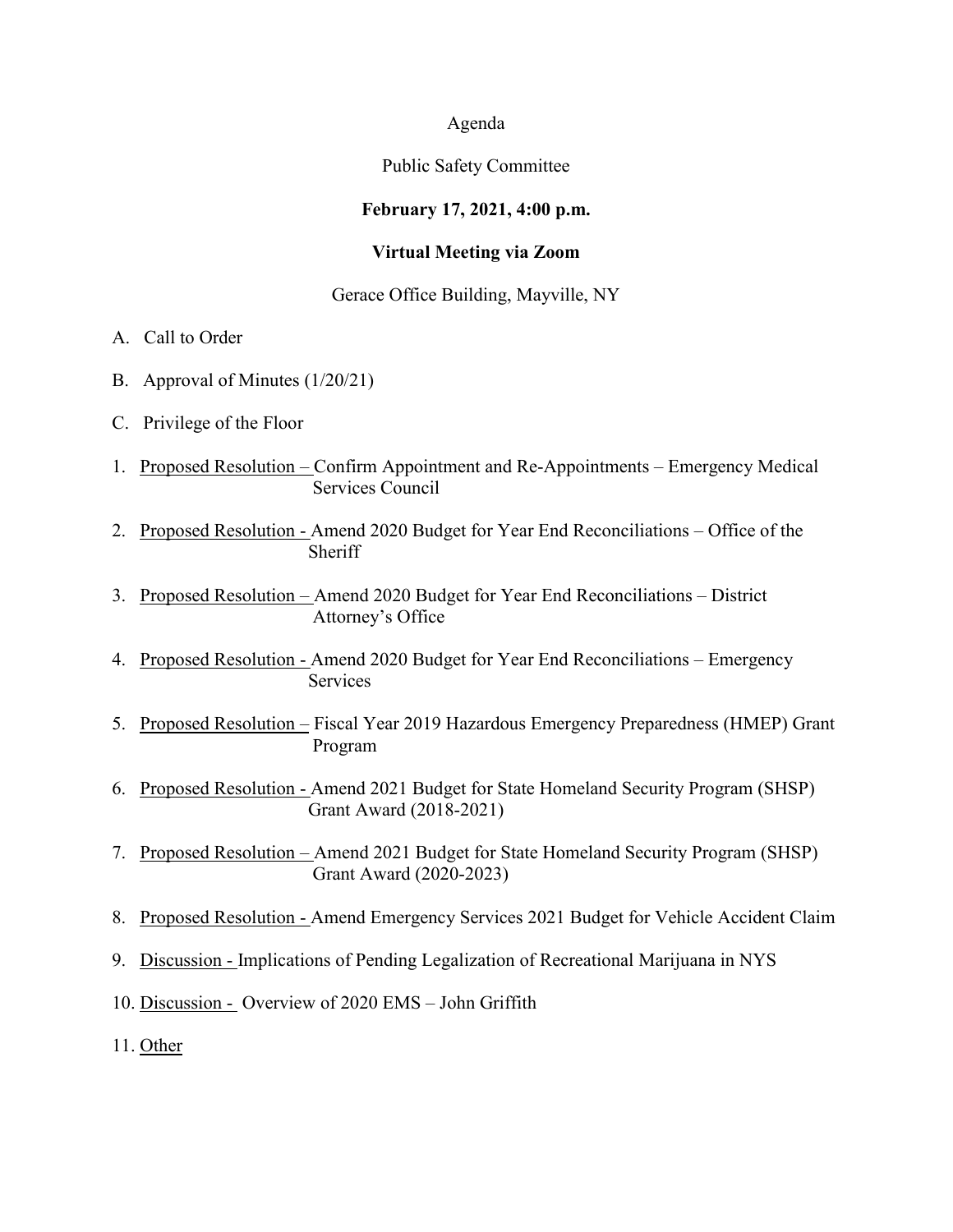**TITLE:** Confirm Appointments and Re-Appointments – Emergency Medical Services Council

**BY:** Public Safety Committee:

**AT THE REQUEST OF:** County Executive Paul M. Wendel, Jr.:

WHEREAS, Paul M. Wendel, Jr., County Executive, has submitted the following appointments and re-appointments for action by the Chautauqua County Legislature, therefore be it

RESOLVED, That the Chautauqua County Legislature does hereby confirm the following appointments and re-appointments to the Chautauqua County Emergency Medical Services Council.

#### **New Appointments**

Ward Raynor 6714 Beech Hill Rd. Dewittville, NY 14728 Term Expires: 12/31/23 2<sup>nd</sup> Battalion Representative

Alicia Elderkin 2191 Page Rd. Kennedy, NY 14747 Term Expires: 12/31/23 4th Battalion Representative

#### **Re-Appointments**

Jodelle Shaw 1556 Old Chautauqua Rd. Gerry, NY 14740 Term Expires: 12/31/23 4th Battalion Representative

Amy Romanik 12600A Alleghany Rd. Silver Creek, NY 14136 Term Expires: 12/31/23 Brooks Memorial Hospital Representative

E. Lawrence Barter 9 Pine Dr. Fredonia, NY 14063 Term Expires: 12/31/23 Fire Advisory Board Representative

\_\_\_\_\_\_\_\_\_\_\_\_\_\_\_\_\_\_\_\_\_\_\_\_\_\_\_\_\_\_\_\_\_\_ \_\_\_\_\_\_\_\_\_\_\_\_\_\_

Jay Mease 4562 Johnson Rd. Bemus Point, NY 14712 Term Expires: 12/31/23 Fire Chiefs Association Representative

Tom Siderits 2830 Garfield Rd. Jamestown, NY 14701 Term Expires: 12/31/23 CISM Representative

Nick Baiter 61 Maple Ave. Fredonia, NY 14063 Term Expires: 12/31/23 At-Large No11h Representative

William Johnston 401 Palmer St. Jamestown, NY 14701 Tenn Expires: 12/31/23 At-Large South Representative

Tom Summerville 45 Morris St. P.O. Box 274 Mayville, NY 14757 Term Expires: 12/31/23 At-Large South Representative

#### **\_\_\_\_\_\_\_\_\_\_\_\_\_APPROVED \_\_\_\_\_\_\_\_\_\_\_\_\_VETOES (VETO MESSAGE ATTACHED)**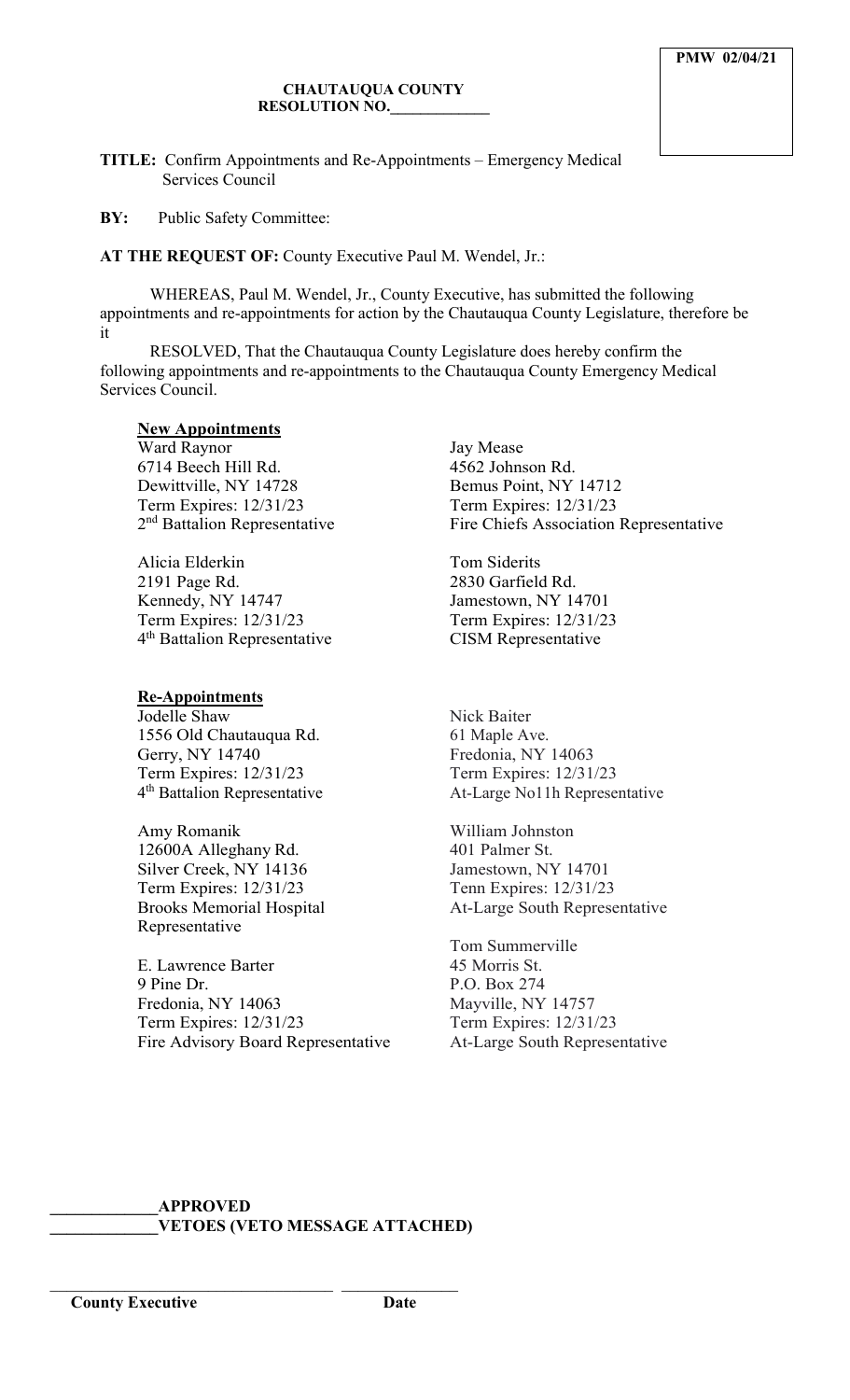**TITLE:** Amend 2020 Budget for Year End Reconciliations – Office of the Sheriff

**BY:** Public Safety and Audit & Control Committees:

**AT THE REQUEST OF:** County Executive Paul M. Wendel, Jr.:

WHEREAS, some Sheriff's Office department expenses have exceeded initial budgetary estimates, as well as some appropriations have a surplus; and

WHEREAS, the Sheriff's Office has received revenues in excess of budget; now therefore be it

RESOLVED, That the Director of Finance is hereby authorized and directed to make the following changes to the 2020 Adopted Budget:

### INCREASE APPROPRIATION ACCOUNTS:

| \$71,983  |
|-----------|
| \$1,241   |
|           |
| \$72,856  |
| \$1,554   |
| \$3,896   |
| \$1,318   |
| \$2,752   |
| \$28,154  |
| \$21,464  |
| \$7,292   |
| \$487,544 |
| \$391     |
| \$3,705   |
| \$10,098  |
| \$714,248 |
|           |
| \$460,125 |
| \$176,732 |
| \$636,857 |
|           |
| \$77,391  |
|           |

**\_\_\_\_\_\_\_\_\_\_\_\_\_APPROVED**

\_\_\_\_\_\_\_\_\_\_\_\_\_\_\_\_\_\_\_\_\_\_\_\_\_\_\_\_\_\_\_\_\_\_ \_\_\_\_\_\_\_\_\_\_\_\_\_\_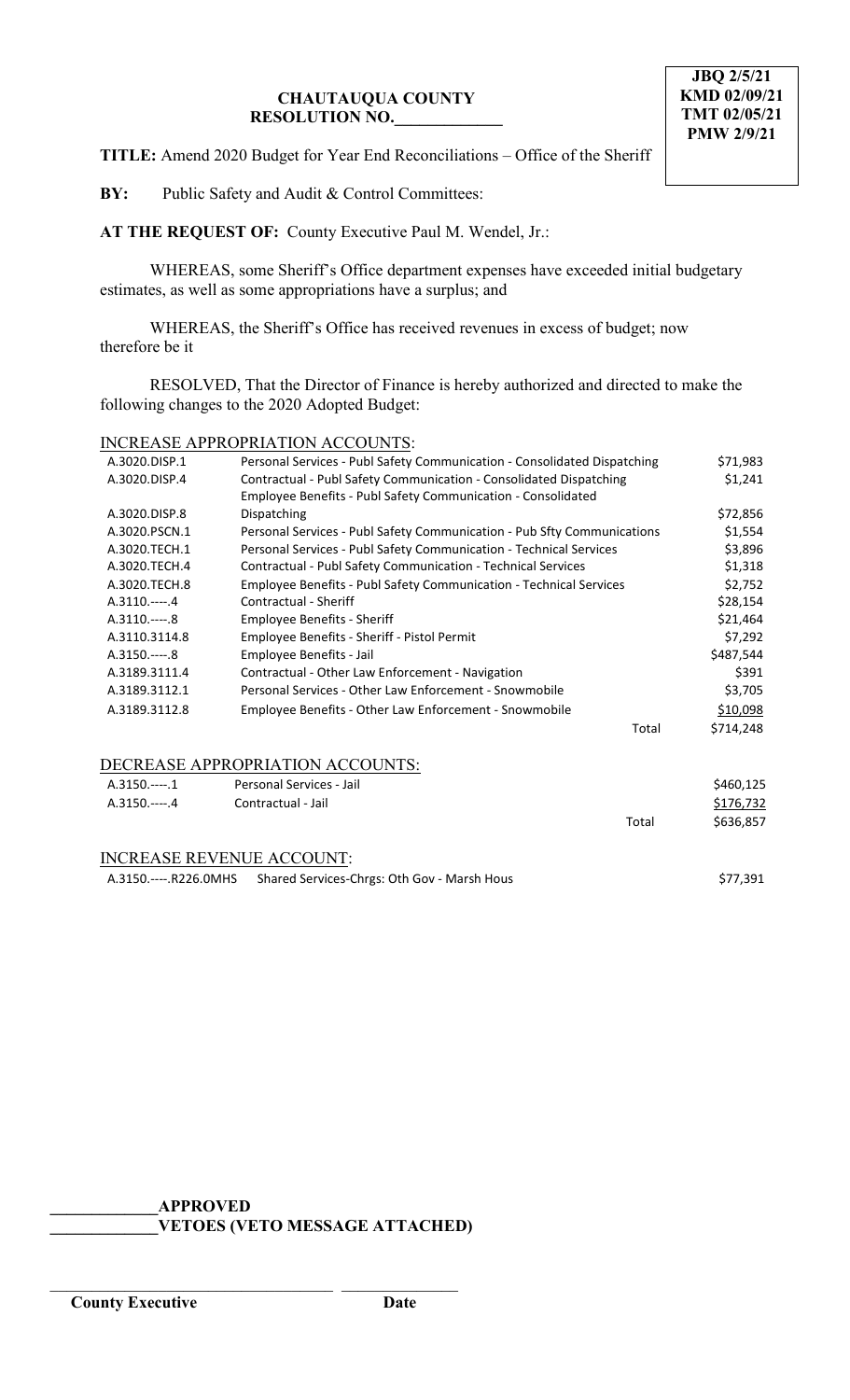**JS 02/05/21 KMD 02/05/21 TMT 02/05/21 SMA 02/05/21 KLC 02/05/21 PMW 2/8/21**

**TITLE:** Amend 2020 Budget for Year End Reconciliations – District Attorney's Office

**BY:** Public Safety and Audit & Control Committees:

**AT THE REQUEST OF:** County Executive Paul M. Wendel, Jr.:

WHEREAS, some District Attorney's Office department expenses have exceeded initial budgetary estimates, as well as some appropriations have a surplus; and

WHEREAS, county sales tax revenue is in excess of budget; now therefore be it

RESOLVED, That the Director of Finance is hereby authorized and directed to make the following changes to the 2020 Adopted Budget:

### INCREASE APPROPRIATION ACCOUNTS:

| $A.1165.---1$ | Personal Services - District Attorney             | \$34,190 |
|---------------|---------------------------------------------------|----------|
| $A.1165.---8$ | <b>Employee Benefits - District Attorney</b>      | \$33,047 |
| A.1165.1169.1 | Personal Services - District Attorney, Cr Victims | \$219    |
| A.1165.1169.8 | Employee Benefits - District Attorney, Cr Victims | \$4,655  |
| A.1165.1169.4 | Contractual - District Attorney, Crime Victims    | \$4,948  |
|               | Total:                                            | \$77,059 |
|               | DECREASE APPROPRIATION ACCOUNT:                   |          |

| Contractual - District Attorney<br>A.1165.----.4 |
|--------------------------------------------------|

INCREASE REVENUE ACCOUNT:

A.1310.9999.R111.0000 Non Property Tax Items-Sales Tax \$15,560

**\_\_\_\_\_\_\_\_\_\_\_\_\_APPROVED**

\_\_\_\_\_\_\_\_\_\_\_\_\_\_\_\_\_\_\_\_\_\_\_\_\_\_\_\_\_\_\_\_\_\_ \_\_\_\_\_\_\_\_\_\_\_\_\_\_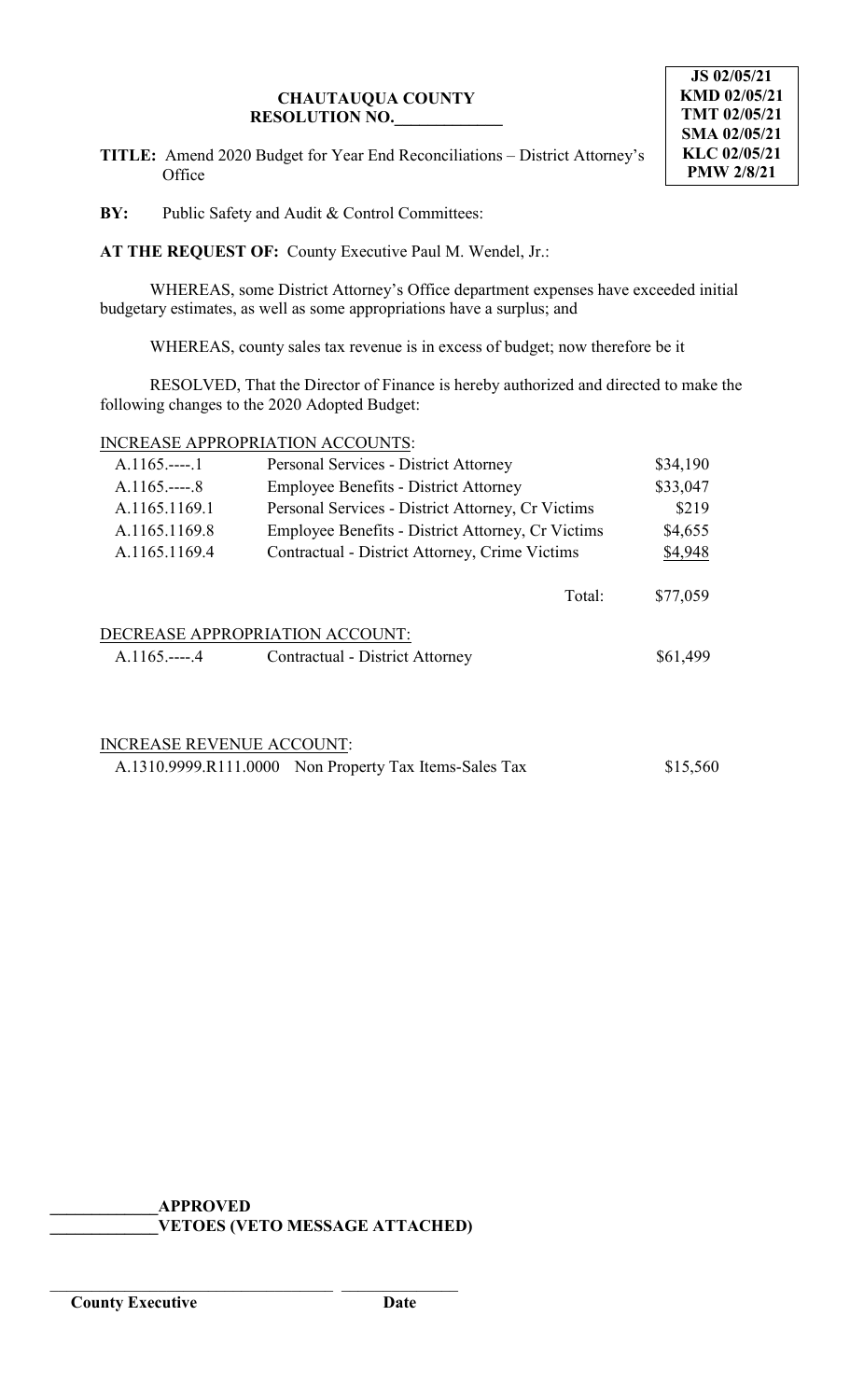**TITLE:** Amend 2020 Budget for Year End Reconciliations – Emergency Services

**BY:** Public Safety and Audit & Control Committees:

**AT THE REQUEST OF:** County Executive Paul M. Wendel, Jr.:

WHEREAS, some Emergency Services department expenses have exceeded initial budgetary estimates, as well as some appropriations have a surplus; therefore be it

RESOLVED, That the Director of Finance is hereby authorized and directed to make the following changes to the 2020 Adopted Budget:

### INCREASE APPROPRIATION ACCOUNTS:

| $A.3010$ 8    | <b>Employee Benefits - Emergency Services</b>                                    | \$18,917 |
|---------------|----------------------------------------------------------------------------------|----------|
| $A.3625.---1$ | Personal Services - Technical Rescue Team                                        | \$237    |
| $A.3625.---8$ | Employee Benefits - Technical Rescue Team                                        | \$58     |
| $A.3640$ 1    | Personal Services - Hazardous Materials                                          | \$237    |
| $A.3640$ 8    | Employee Benefits - Hazardous Materials<br>Personal Services - Emergency Medical | \$567    |
| $A.3989.---1$ | Service<br>Employee Benefits - Emergency Medical                                 | \$1,400  |
| $A.3989$ 8    | Service<br>Employee Benefits - EMS-Fly Car &                                     | \$6,277  |
| A.3989.EMS.8  | Ambulance                                                                        | \$15,430 |
|               | Total                                                                            | \$43,123 |

### DECREASE APPROPRIATION ACCOUNTS:

| $A.3010$ 4       | Contractual - Emergency Services        | \$22,614 |
|------------------|-----------------------------------------|----------|
| $A.3625$ .----.4 | Contractual - Technical Rescue Team     | \$295    |
| $A.3640$ 4       | Contractual - Hazardous Materials       | \$804    |
| $A.3989 - .4$    | Contractual - Emergency Medical Service | \$3,980  |
| A.3989.EMS.4     | Contractual - EMS-Fly Car & Ambulance   | \$15,430 |
|                  | Total                                   | \$43,123 |

**\_\_\_\_\_\_\_\_\_\_\_\_\_APPROVED**

\_\_\_\_\_\_\_\_\_\_\_\_\_\_\_\_\_\_\_\_\_\_\_\_\_\_\_\_\_\_\_\_\_\_ \_\_\_\_\_\_\_\_\_\_\_\_\_\_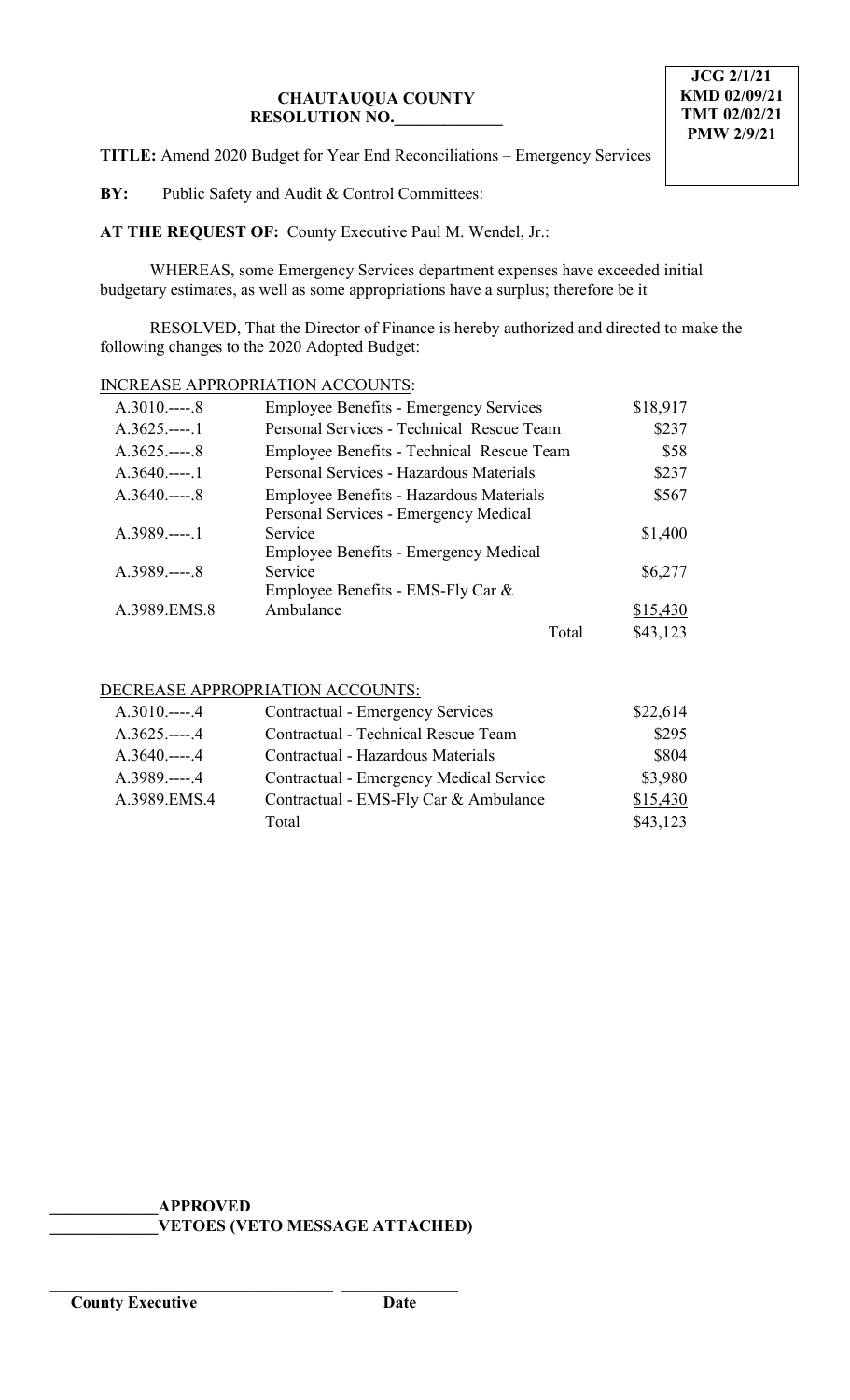

**TITLE:** Fiscal Year 2019 Hazardous Materials Emergency Preparedness (HMEP) Grant Program

**BY:** Public Safety and Audit & Control Committees:

**AT THE REQUEST OF:** County Executive Paul M. Wendel, Jr.:

WHEREAS, Chautauqua County and its regional partnership were awarded funds of \$15,516.00 under the FY 2019 Hazardous Material Emergency Preparedness (HMEP) Grant Program, which funds were accepted pursuant to Resolution 248-19; and

WHEREAS, the term of the grant is October 1, 2019 through September 30, 2020, and Resolution 248-19 called for funds to be allocated to the proper accounts in subsequent resolutions once the County was ready to expend the funds; and

WHEREAS, due to COVID-19 restrictions, the Department of Homeland Security and Emergency Services extended the grant end date to September 30, 2021; therefore be it

RESOLVED, That the Director of Finance is hereby directed to make the following changes to the 2021 Adopted Budget:

|                                  | <b>INCREASE APPROPRIATION ACCOUNT:</b>         |          |
|----------------------------------|------------------------------------------------|----------|
|                                  | A.3640.----.4 Contractual-Hazardous Materials  | \$15,516 |
|                                  |                                                |          |
| <b>INCREASE REVENUE ACCOUNT:</b> |                                                |          |
|                                  | A.3640.R430.5004 Federal Aid-Homeland Security | \$15,516 |
|                                  |                                                |          |

### **\_\_\_\_\_\_\_\_\_\_\_\_\_APPROVED \_\_\_\_\_\_\_\_\_\_\_\_\_VETOES (VETO MESSAGE ATTACHED)**

#### **County Executive Date**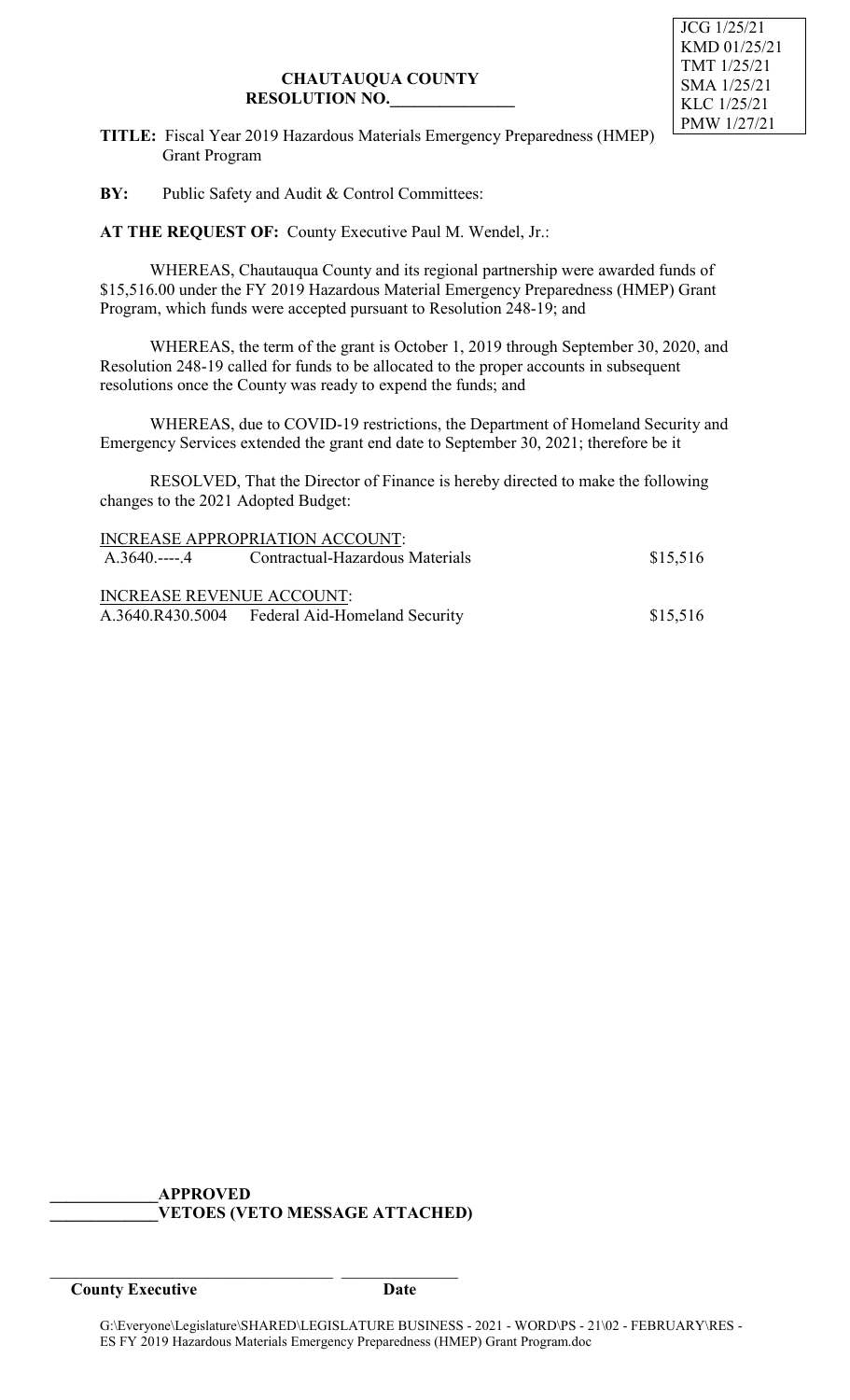**TITLE:** Amend 2021 Budget for State Homeland Security Program (SHSP) Grant Award

**BY:** Public Safety and Audit & Control Committees:

**AT THE REQUEST OF:** County Executive Paul M. Wendel, Jr.:

WHEREAS, the Chautauqua County Office of Emergency Services was awarded a grant in the amount of \$150,000 from the 2018 State Homeland Security Program; and

WHEREAS, the State of New York will provide funding for a FY18 grant with no local funds, per Contract #C969580 during the performance period of September 1, 2018 through August 31, 2021; and

WHEREAS, pursuant to Resolution 237-18, the County Executive was authorized to execute an agreement to secure the grant funding with the NYS Division of Homeland Security and Emergency Services; and

WHEREAS, some revenues and expenditures associated with this grant were not included in the 2021 operating budget; now therefore be it

RESOLVED, That the Director of Finance is hereby directed to make the following 2021 budgetary changes:

INCREASE APPROPRIATION ACCOUNTS:

| $A.3010$ 2                       | Equipment—Emergency Services                        | \$7,300  |
|----------------------------------|-----------------------------------------------------|----------|
| $A.3625$ 4                       | Contractual—Technical Rescue Team                   | \$14,500 |
|                                  | Total                                               | \$21,800 |
| <b>INCREASE REVENUE ACCOUNT:</b> |                                                     |          |
|                                  | A.3010.----.R430.5004 Federal Aid—Homeland Security | \$21,800 |

**\_\_\_\_\_\_\_\_\_\_\_\_\_APPROVED**

\_\_\_\_\_\_\_\_\_\_\_\_\_\_\_\_\_\_\_\_\_\_\_\_\_\_\_\_\_\_\_\_\_\_ \_\_\_\_\_\_\_\_\_\_\_\_\_\_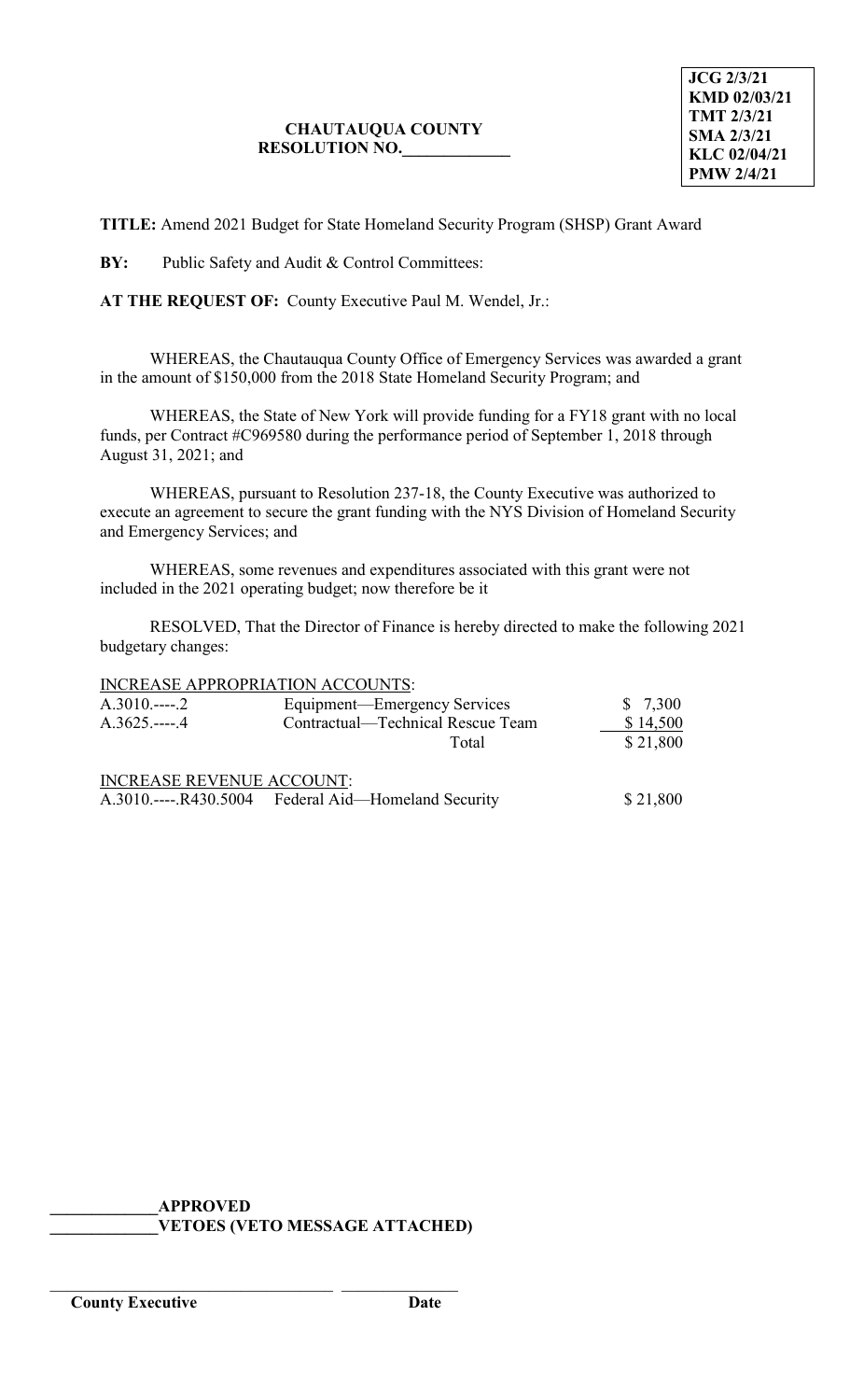**JCG 1/25/21 KMD 01/29/21 TMT 1/29/21 SMA 2/1/21 KLC 2/2/21 PMW 2/2/21**

**TITLE:** Amend 2021 Budget for State Homeland Security Program (SHSP) Grant Award

**BY:** Public Safety and Audit & Control Committees:

**AT THE REQUEST OF:** County Executive Paul M. Wendel, Jr.:

WHEREAS, the Chautauqua County Office of Emergency Services was awarded a grant in the amount of \$139,194.00 from the 2020 State Homeland Security Program; and

WHEREAS, the State of New York will provide funding for a FY20 grant with no local funds, per Contract #C969500 during the performance period of September 1, 2020 through August 31, 2023; and

WHEREAS, pursuant to Resolution 194-20, the County Executive was authorized to execute an agreement to secure the grant funding with the NYS Division of Homeland Security and Emergency Services; and

WHEREAS, some revenues and expenditures associated with this grant were not included in the 2021 operating budget; now therefore be it

RESOLVED, That the Director of Finance is hereby directed to make the following 2021 budgetary changes:

INCREASE APPROPRIATION ACCOUNTS:

| $A.3640$ 4                       | Contractual-Hazardous Materials       | \$2,500  |
|----------------------------------|---------------------------------------|----------|
| $A.3625$ 2                       | Equipment-Technical Rescue Team       | \$ 7,700 |
| $A.3010$ 2                       | <b>Contractual-Emergency Services</b> | \$9,546  |
|                                  | Total                                 | \$19,746 |
| <b>INCREASE REVENUE ACCOUNT:</b> |                                       |          |
| $A.3010$ R430.5004               | Federal Aid-Homeland Security         | \$19,746 |

### **\_\_\_\_\_\_\_\_\_\_\_\_\_APPROVED \_\_\_\_\_\_\_\_\_\_\_\_\_VETOES (VETO MESSAGE ATTACHED)**